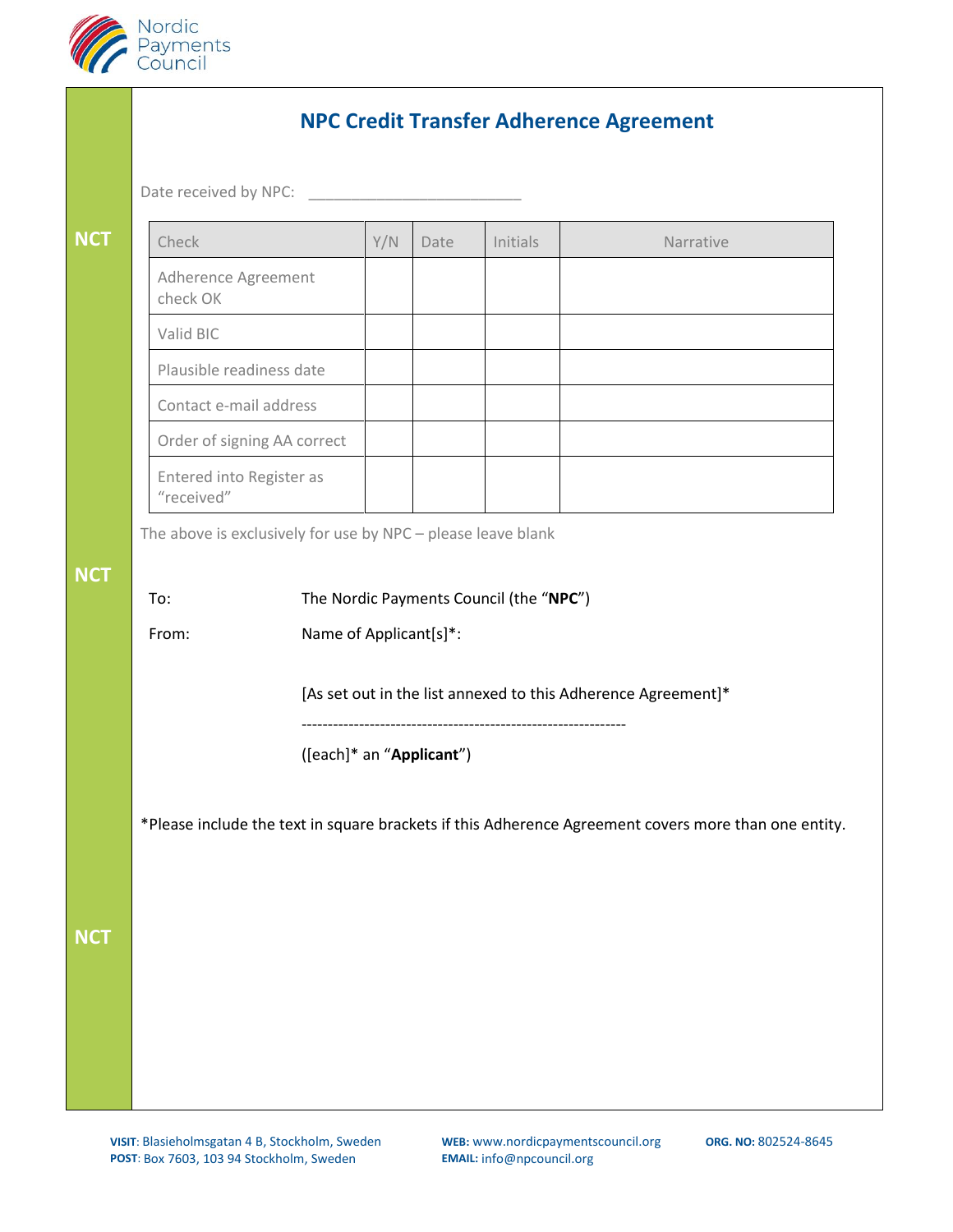

## **PREAMBLE**

- (A) The NPC Credit Transfer Scheme (the "**Scheme**") is a Credit Transfer Scheme for specified Scheme Currencies used by NPC Participants from a country listed in the EPC List of SEPA Scheme Countries as defined in the NPC Credit Transfer Scheme Rulebook (the "**Rulebook**"), from Greenland or from the Faroe Islands.
- (B) The NPC oversees the operation of the Scheme in accordance with the terms and conditions set out in the Rulebook.
- (C) The Rulebook sets out the rights and obligations of all entities bound by its terms (the "**Participants**"), and the NPC and binds each Participant to comply with their obligations to the NPC and to all other Participants pursuant to the rules set out therein.
- (D) The NPC, acting on its own behalf and on behalf of all Participants, will notify the Applicant of the date following the Readiness Date as defined below on which this NPC Credit Transfer Adherence Agreement (the "**Adherence Agreement**") becomes effective (the "**Effective Date**") as between the Applicant, the NPC and other Participants.
- (E) As of the Effective Date the Applicant shall become a Participant and be bound to all the obligations, and entitled to all the benefits, set out in the Rulebook.

## **IT IS HEREBY AGREED AS FOLLOWS:**

- 1. The Applicant hereby undertakes to all Participants and to the NPC to perform the obligations imposed by and to comply with the provisions of the Rulebook, as modified from time to time, with effect from the Effective Date.
- 2. The Applicant acknowledges and undertakes the following:
	- 2.1. The Applicant is a NPC Scheme Member or has been approved by the NPC's Board of Directors as meeting the eligibility requirements in the NPC Bylaws for a NPC Non-Member Participant.
	- 2.2. The signatories of the Applicant [and the agent signing on behalf of the Applicant] have all necessary corporate authorisations and the power and authority to bind the Applicant to the Rulebook.
	- 2.3. The Applicant ensures that it satisfies and will at all times during its participation in the Scheme satisfy the eligibility criteria for participation in the Scheme as set out in the Rulebook. If at any time, the Applicant has reason to believe that it no longer satisfies such criteria, or may be unable to satisfy such criteria, it shall notify the NPC immediately of the circumstances.
	- 2.4. The Applicant is in a position to comply with all of the obligations set out in the Rulebook by the "**Readiness Date**" as stated in the accompanying Schedule.

## **NCT**

**NCT**